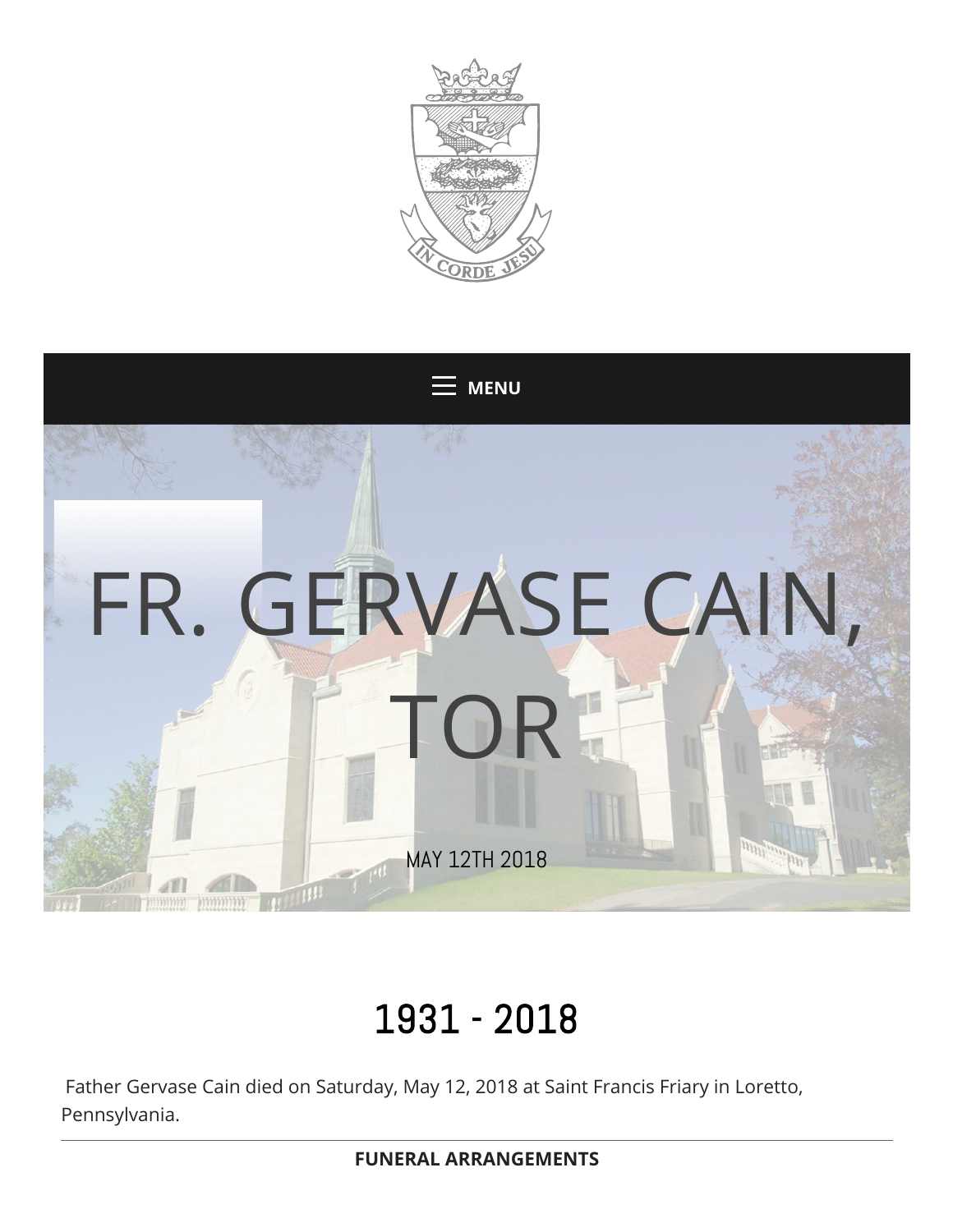

**Monday - May 14, 2018**

**Reception of the Body**: 3:00 p.m.

**Visitation** – 4:00 to 7:00 p.m.

**Wake Service** – 7:00 p.m.

**Tuesday - May 15, 2018**

**Mass of Christian Burial** – 11:00 a.m. St Francis Friary Chapel

## **OBITUARY**

Fr. Gervase Cain, T.O.R., of the Third Order Regular Franciscans of the Province of the Most Sacred Heart of Jesus, died early Saturday afternoon, May 12, 2018, at St. Francis Friary, Loretto, Pennsylvania,

after an illness. He was born on June 17, 1931 in Export, PA, and given the name Joseph Howard when baptized at Most Holy Sacrament Church, Greensburg, PA on July 5, 1931. He was the son of the late Howard Cain and Mary Martinsek Cain. He attended grade school in Export, PA and graduated high school from St. Francis Preparatory School, Spring Grove, PA, in 1949.

He was a candidate at the Prep School from 1946 to 1949. He entered novitiate at Portiuncula Monastery, Washington, D.C. on June 30, 1949. He pronounced his first vows on July 1, 1950 at Portiuncula Monastery, Washington, D.C., and his solemn vows on July 1, 1953 at Mt. Assisi Friary, Loretto, PA. Fr. Gervase was ordained to the priesthood on May 25, 1957, at the Cathedral of the Most Blessed Sacrament, Altoona, PA, by the late Bishop Richard Guilfoyle, D.D., Bishop of Altoona-Johnstown. He received his Bachelor of Arts degree in Philosophy from St. Francis College (University) in 1953. He completed Theological studies at St. Francis Seminary, Loretto, PA, in 1957. Fr. Gervase did graduate studies in philosophy in Fribourg, Switzerland, from 1959-1963.

During his long Franciscan life, Fr. Gervase ministered in secondary education. He taught philosophy for 29 years, at St. Francis Seminary and St. Francis College (University), Loretto, PA. He served as pastor and assistant pastor in various parishes where the T.O.R.'s ministered. He was on the Provincial Council from 1988-1992. He was a guest lecturer at the Freedoms Foundation at Valley Forge, PA, for a number of summers. From 2003, Fr. Gervase has served in the ministry of prayer at St. Francis Friary, Loretto, PA.

Fr. Gervase is survived by his sister, Patricia Cain Broker, Jeanette, PA, and his brother Robert, Export, PA., and his Franciscan brothers. He was preceded in death by his brothers, John and Paul, and sisters, Catherine, Ellen, and Irene.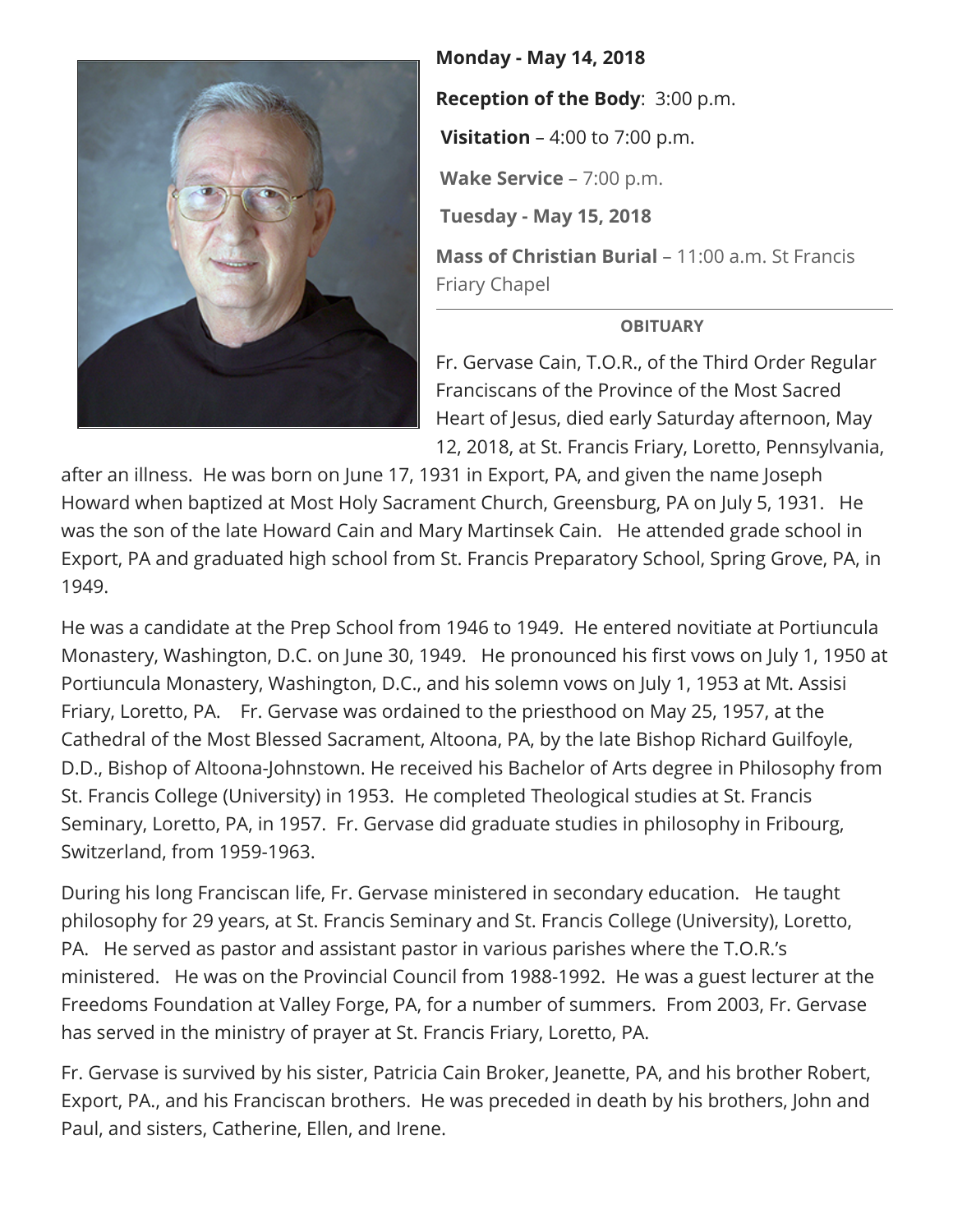Friends will be received at the Chapel of St. Francis Friary-Mt. Assisi, Loretto, PA at 4:00 p.m. on Monday, May 14, 2018. Vigil Service will be celebrated at 7:00 p.m. Mass of Christian Burial will be concelebrated on Tuesday, May 15, 2018, at 11:00 a.m., at St. Francis Friary-Mt. Assisi, Loretto, PA, with Very Rev. Richard L. Davis, T.O.R., Minister Provincial, as principal celebrant. Following the Mass, interment will take place at the Franciscan Friars' Cemetery, on the campus of St. Francis University, Loretto, PA.

Memorial contributions may be made to support retired T.O.R. Friars, c/o T.O.R. Retirement Fund, St. Francis Friary, P.O. Box 137, Loretto, PA.

# $\left[\left[f\right]\mathbf{y}\right]$  in  $\left[\rho\right]\boxtimes\left[\mathbf{z}\right]$

SEE MORE NEWS





**Saint Francis Friary** Loretto, PA